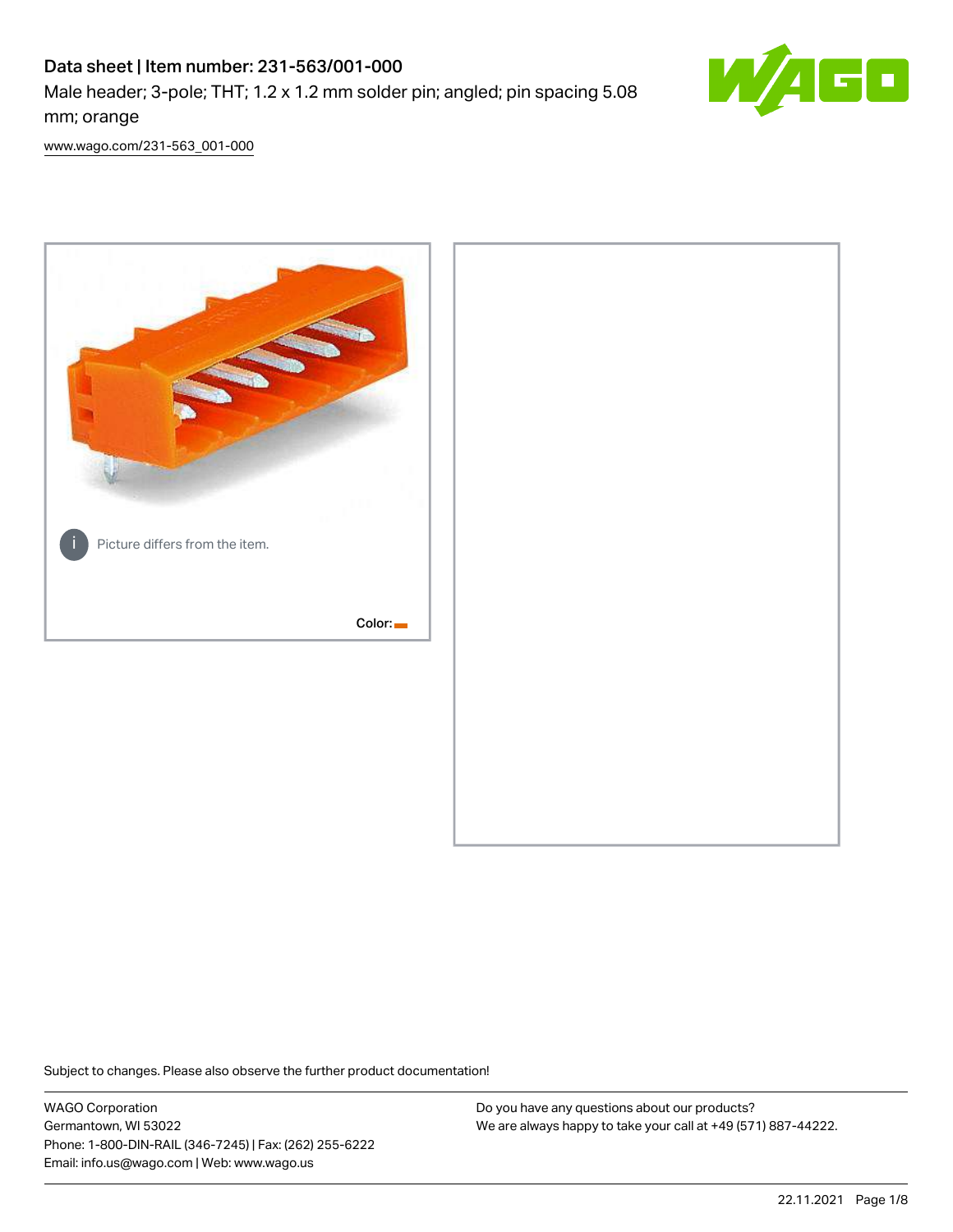



```
L = (pole no. -1) x pin spacing +8.2 mm
```
 $L_1 = L + 5$  mm

```
L_2 = L_1 + 7.4 mm
```
#### Item description

- Horizontal or vertical PCB mounting via straight or angled solder pins
- $\blacksquare$ 1.2 x 1.2 mm solder pins allow nominal current up to 16 A, enhancing stability of shorter headers
- **With coding fingers**

Subject to changes. Please also observe the further product documentation! Data

WAGO Corporation Germantown, WI 53022 Phone: 1-800-DIN-RAIL (346-7245) | Fax: (262) 255-6222 Email: info.us@wago.com | Web: www.wago.us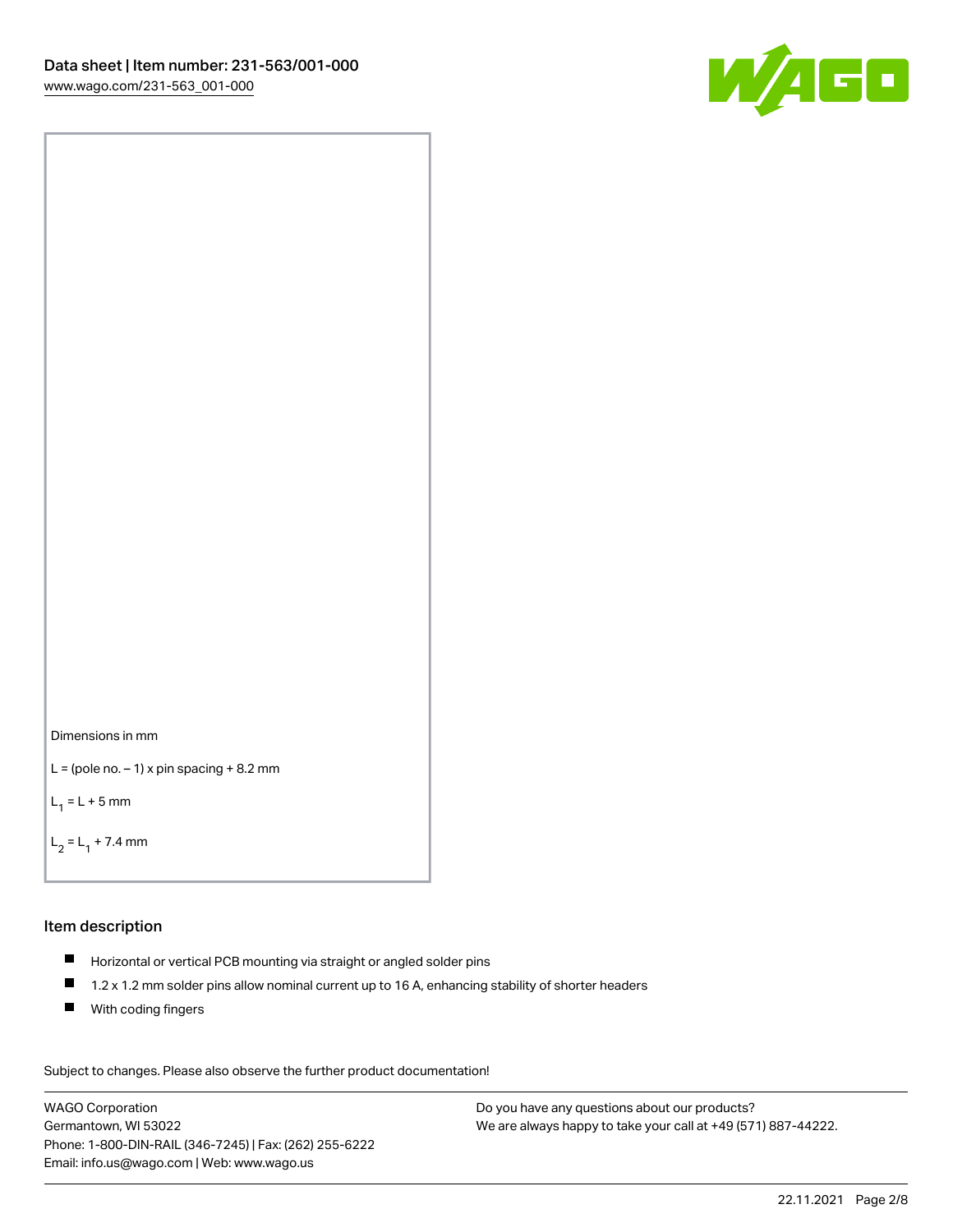

#### Data Notes

| Safety information 1 | The <i>MCS – MULTI CONNECTION SYSTEM</i> includes connectors<br>without breaking capacity in accordance with DIN EN 61984. When<br>used as intended, these connectors must not be connected<br>/disconnected when live or under load. The circuit design should<br>ensure header pins, which can be touched, are not live when<br>unmated. |
|----------------------|--------------------------------------------------------------------------------------------------------------------------------------------------------------------------------------------------------------------------------------------------------------------------------------------------------------------------------------------|
| Variants:            | Other pole numbers<br>3.8 mm pin projection for male headers with straight solder pins<br>Gold-plated or partially gold-plated contact surfaces<br>Other versions (or variants) can be requested from WAGO Sales or<br>configured at https://configurator.wago.com/                                                                        |

# Electrical data

# IEC Approvals

| Ratings per                 | IEC/EN 60664-1                                                        |
|-----------------------------|-----------------------------------------------------------------------|
| Rated voltage (III / 3)     | 250 V                                                                 |
| Rated surge voltage (III/3) | 4 <sub>k</sub> V                                                      |
| Rated voltage (III/2)       | 320 V                                                                 |
| Rated surge voltage (III/2) | 4 <sub>kV</sub>                                                       |
| Nominal voltage (II/2)      | 630 V                                                                 |
| Rated surge voltage (II/2)  | 4 <sub>k</sub> V                                                      |
| Rated current               | 16A                                                                   |
| Legend (ratings)            | $(III / 2)$ $\triangle$ Overvoltage category III / Pollution degree 2 |

# UL Approvals

| Approvals per                  | UL 1059 |
|--------------------------------|---------|
| Rated voltage UL (Use Group B) | 300 V   |
| Rated current UL (Use Group B) | 15 A    |
| Rated voltage UL (Use Group D) | 300 V   |
| Rated current UL (Use Group D) | 10 A    |

### Ratings per UL

| Rated voltage UL 1977 | 600 V |
|-----------------------|-------|
| Rated current UL 1977 |       |

Subject to changes. Please also observe the further product documentation!

| <b>WAGO Corporation</b>                                | Do you have any questions about our products?                 |
|--------------------------------------------------------|---------------------------------------------------------------|
| Germantown, WI 53022                                   | We are always happy to take your call at +49 (571) 887-44222. |
| Phone: 1-800-DIN-RAIL (346-7245)   Fax: (262) 255-6222 |                                                               |
| Email: info.us@wago.com   Web: www.wago.us             |                                                               |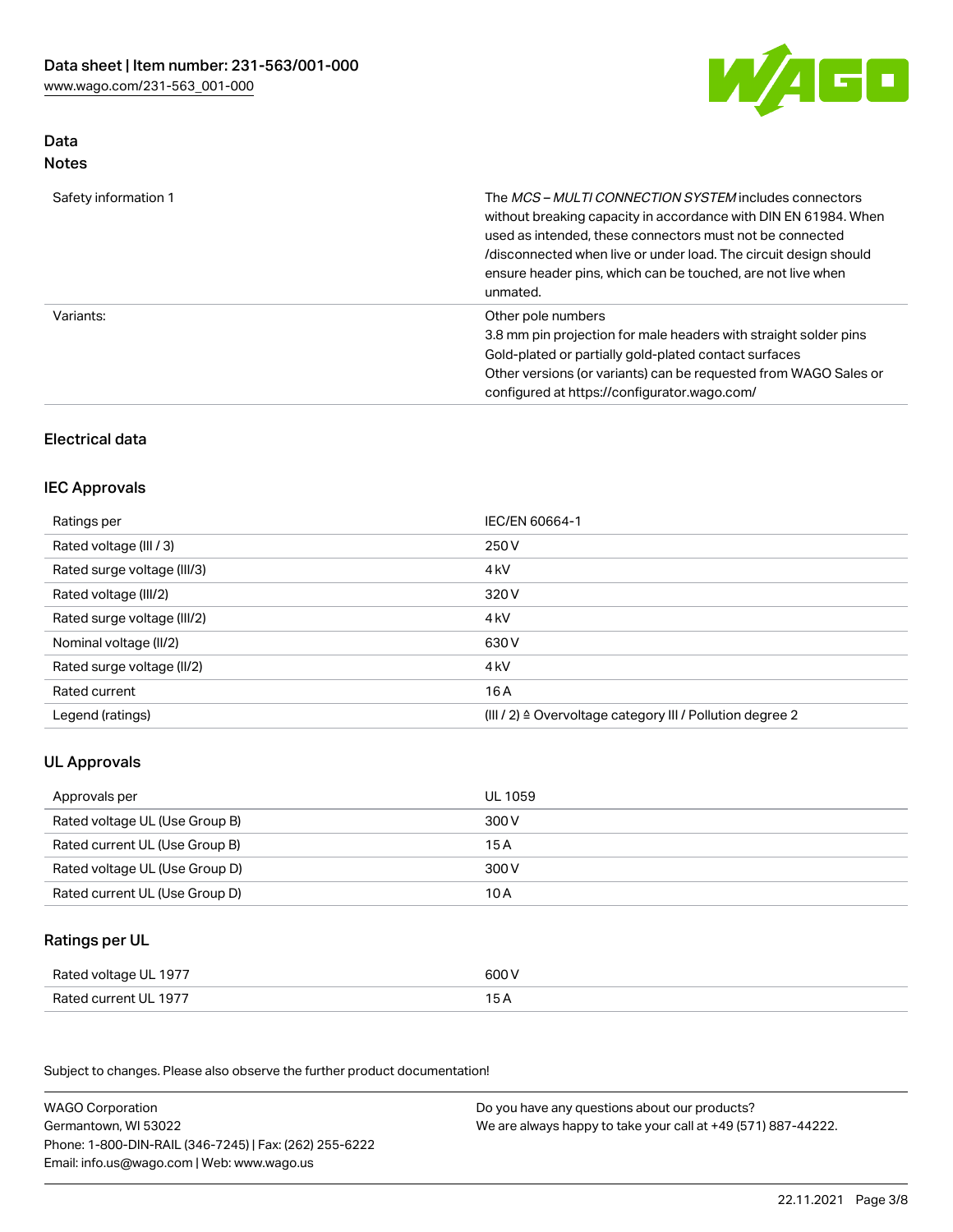

# CSA Approvals

| Approvals per                   | CSA   |
|---------------------------------|-------|
| Rated voltage CSA (Use Group B) | 300 V |
| Rated current CSA (Use Group B) | 15 A  |
| Rated voltage CSA (Use Group D) | 300 V |
| Rated current CSA (Use Group D) | 10 A  |

# Connection data

| Total number of potentials |  |
|----------------------------|--|
| Number of connection types |  |
| Number of levels           |  |

#### Connection 1

| Number of poles |  |
|-----------------|--|
|-----------------|--|

# Physical data

| Pin spacing                          | 5.08 mm / 0.2 inch    |
|--------------------------------------|-----------------------|
| Width                                | 18.36 mm / 0.723 inch |
| Height                               | 12.2 mm / 0.48 inch   |
| Height from the surface              | 8.4 mm / 0.331 inch   |
| Depth                                | 12 mm / 0.472 inch    |
| Solder pin length                    | 3.8 <sub>mm</sub>     |
| Solder pin dimensions                | $1.2 \times 1.2$ mm   |
| Drilled hole diameter with tolerance | $17^{(+0.1)}$ mm      |

# Plug-in connection

| Contact type (pluggable connector) | Male connector/plug |
|------------------------------------|---------------------|
| Connector (connection type)        | for PCB             |
| Mismating protection               | No                  |
| Mating direction to the PCB        | 0°                  |
| Locking of plug-in connection      | Without             |

#### PCB contact

| <b>PCB Contact</b>     |                                          |
|------------------------|------------------------------------------|
| Solder pin arrangement | over the entire male connector (in-line) |

Subject to changes. Please also observe the further product documentation!

| <b>WAGO Corporation</b>                                | Do you have any questions about our products?                 |
|--------------------------------------------------------|---------------------------------------------------------------|
| Germantown, WI 53022                                   | We are always happy to take your call at +49 (571) 887-44222. |
| Phone: 1-800-DIN-RAIL (346-7245)   Fax: (262) 255-6222 |                                                               |
| Email: info.us@wago.com   Web: www.wago.us             |                                                               |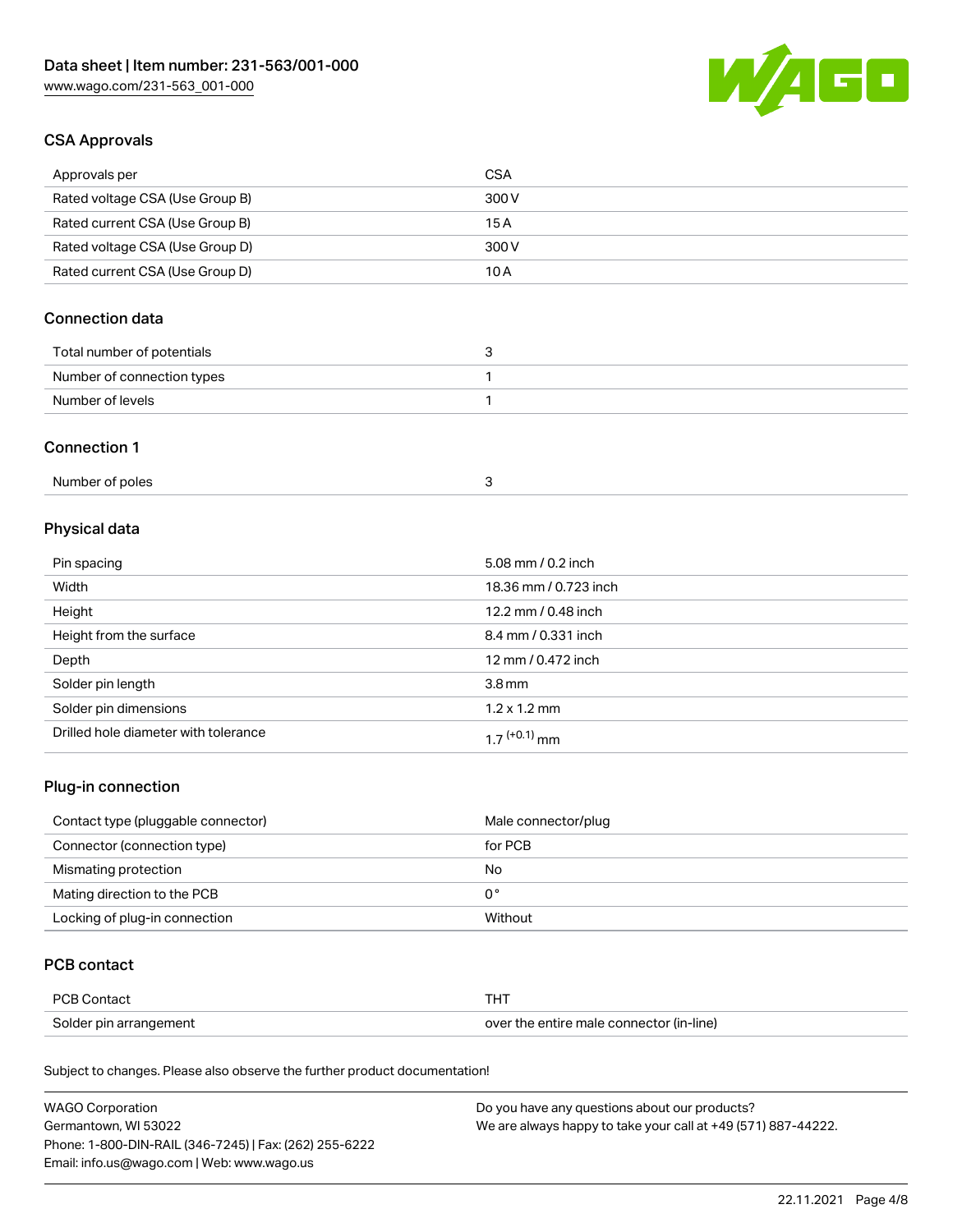

Number of solder pins per potential 1

#### Material data

| Color                       | orange                                 |
|-----------------------------|----------------------------------------|
| Material group              |                                        |
| Insulation material         | Polyamide (PA66)                       |
| Flammability class per UL94 | V <sub>0</sub>                         |
| Contact material            | Electrolytic copper (E <sub>Cu</sub> ) |
| Contact plating             | tin-plated                             |
| Fire load                   | $0.02$ MJ                              |
| Weight                      | 1.3 <sub>g</sub>                       |

#### Environmental requirements

Limit temperature range  $-60... +100$  °C

#### Commercial data

| Product Group         | 3 (Multi Conn. System) |
|-----------------------|------------------------|
| PU (SPU)              | 200 Stück              |
| Packaging type        | box                    |
| Country of origin     | PL                     |
| <b>GTIN</b>           | 4044918931076          |
| Customs tariff number | 8536694040             |

#### Approvals / Certificates

#### Country specific Approvals

| Logo               | Approval                                            | <b>Additional Approval Text</b> | Certificate<br>name |
|--------------------|-----------------------------------------------------|---------------------------------|---------------------|
|                    | <b>CB</b><br><b>DEKRA Certification B.V.</b>        | IEC 61984                       | NL-39756            |
|                    | <b>CSA</b><br>DEKRA Certification B.V.              | C <sub>22.2</sub>               | 1466354             |
| EMA<br><b>NEUR</b> | <b>KEMA/KEUR</b><br><b>DEKRA Certification B.V.</b> | EN 61984                        | 2190761.01          |

Subject to changes. Please also observe the further product documentation!

| WAGO Corporation                                       | Do you have any questions about our products?                 |
|--------------------------------------------------------|---------------------------------------------------------------|
| Germantown, WI 53022                                   | We are always happy to take your call at +49 (571) 887-44222. |
| Phone: 1-800-DIN-RAIL (346-7245)   Fax: (262) 255-6222 |                                                               |
| Email: info.us@wago.com   Web: www.wago.us             |                                                               |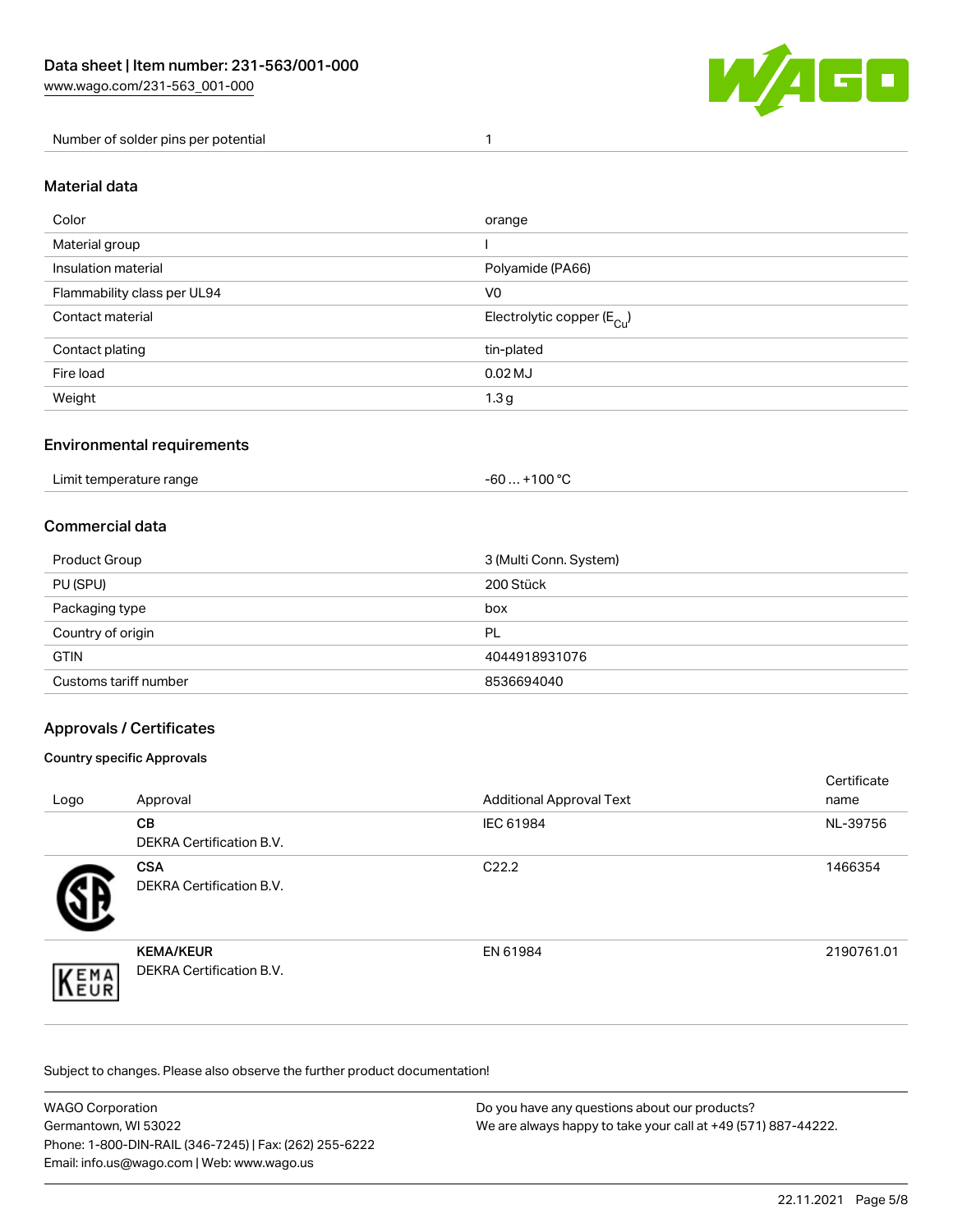

#### Ship Approvals

| Logo                     | Approval                                  | <b>Additional Approval Text</b> | Certificate<br>name                |
|--------------------------|-------------------------------------------|---------------------------------|------------------------------------|
| ABS                      | <b>ABS</b><br>American Bureau of Shipping | $\overline{\phantom{a}}$        | $19 -$<br>HG1869876-<br><b>PDA</b> |
| <b>BUREAU</b><br>VERITAS | BV<br>Bureau Veritas S.A.                 | IEC 60998                       | 11915/D0<br>BV                     |
| <b>UL-Approvals</b>      |                                           |                                 |                                    |
|                          |                                           |                                 | Certificate                        |
| Logo                     | Approval                                  | <b>Additional Approval Text</b> | name                               |
|                          | UL                                        | UL 1977                         | E45171                             |
|                          | UL International Germany GmbH             |                                 |                                    |
|                          | <b>UR</b>                                 | UL 1059                         | E45172                             |
|                          | Underwriters Laboratories Inc.            |                                 |                                    |
|                          |                                           |                                 |                                    |

#### Counterpart

| Item no.231-303/026-000                                                            |                              |
|------------------------------------------------------------------------------------|------------------------------|
| Female plug; 3-pole; 12 AWG max; pin spacing 5.08 mm; 1 conductor per pole; orange | www.wago.com/231-303/026-000 |

#### Optional accessories

#### Coding

| Intermediate plate                                                                                                                                                                                                                                                                                                                                  |                                                                  |                      |  |
|-----------------------------------------------------------------------------------------------------------------------------------------------------------------------------------------------------------------------------------------------------------------------------------------------------------------------------------------------------|------------------------------------------------------------------|----------------------|--|
| $\begin{picture}(100,20) \put(0,0){\line(1,0){10}} \put(10,0){\line(1,0){10}} \put(10,0){\line(1,0){10}} \put(10,0){\line(1,0){10}} \put(10,0){\line(1,0){10}} \put(10,0){\line(1,0){10}} \put(10,0){\line(1,0){10}} \put(10,0){\line(1,0){10}} \put(10,0){\line(1,0){10}} \put(10,0){\line(1,0){10}} \put(10,0){\line(1,0){10}} \put(10,0){\line($ | Item no.: 231-500<br>Spacer; for formation of groups; light gray | www.wago.com/231-500 |  |
| Coding                                                                                                                                                                                                                                                                                                                                              |                                                                  |                      |  |
| <b>Contract Contract Contract Contract Contract Contract Contract Contract Contract Contract Contract Contract Contract Contract Contract Contract Contract Contract Contract Contract Contract Contract Contract Contract Contr</b>                                                                                                                | Item no.: 231-129<br>Coding key; snap-on type; light gray        | www.wago.com/231-129 |  |

.<br>Subject to changes. Please also observe the further product documentation!

WAGO Corporation Germantown, WI 53022 Phone: 1-800-DIN-RAIL (346-7245) | Fax: (262) 255-6222 Email: info.us@wago.com | Web: www.wago.us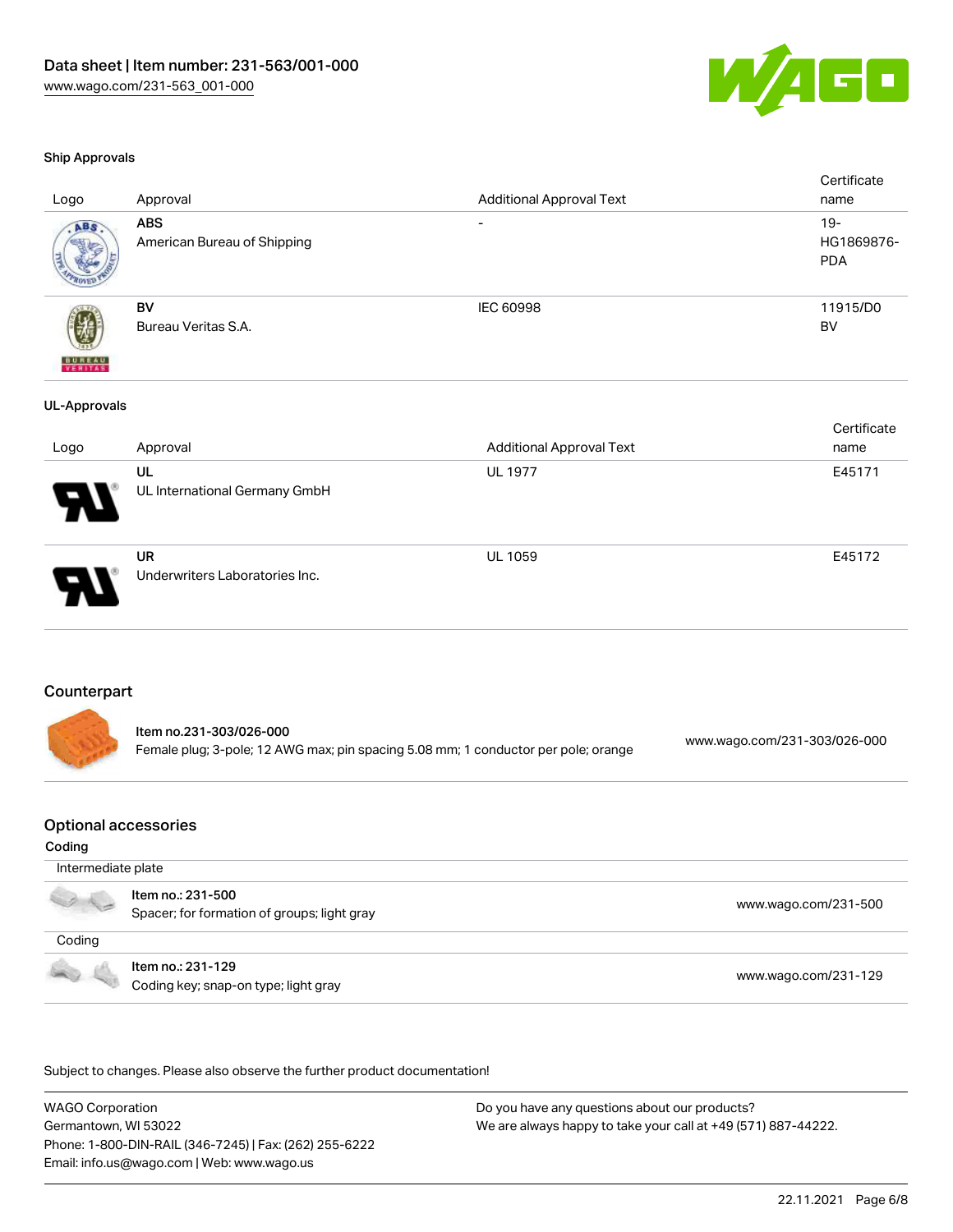# WAGO

# **Downloads** Documentation

| <b>Additional Information</b>                                                                                                                                          |            |               |          |
|------------------------------------------------------------------------------------------------------------------------------------------------------------------------|------------|---------------|----------|
| Technical explanations                                                                                                                                                 | 2019 Apr 3 | pdf<br>2.0 MB | Download |
| <b>CAD files</b>                                                                                                                                                       |            |               |          |
| <b>CAE</b> data                                                                                                                                                        |            |               |          |
| EPLAN Data Portal 231-563/001-000                                                                                                                                      |            | <b>URL</b>    | Download |
| ZUKEN Portal 231-563/001-000                                                                                                                                           |            | <b>URL</b>    | Download |
| EPLAN Data Portal 231-563/001-000                                                                                                                                      |            | <b>URL</b>    | Download |
| <b>PCB Design</b>                                                                                                                                                      |            |               |          |
| Symbol and Footprint 231-563/001-000                                                                                                                                   |            | <b>URL</b>    | Download |
| CAx data for your PCB design, consisting of "schematic symbols and PCB footprints",<br>allow easy integration of the WAGO component into your development environment. |            |               |          |
| Supported formats:                                                                                                                                                     |            |               |          |
| Accel EDA 14 & 15<br>ш                                                                                                                                                 |            |               |          |
| Ш<br>Altium 6 to current version                                                                                                                                       |            |               |          |
| ш<br>Cadence Allegro                                                                                                                                                   |            |               |          |
| ш<br>DesignSpark                                                                                                                                                       |            |               |          |
| Ш<br>Eagle Libraries                                                                                                                                                   |            |               |          |
| ш<br>KiCad                                                                                                                                                             |            |               |          |
| ш<br>Mentor Graphics BoardStation                                                                                                                                      |            |               |          |
| ш<br>Mentor Graphics Design Architect                                                                                                                                  |            |               |          |
| Ш<br>Mentor Graphics Design Expedition 99 and 2000                                                                                                                     |            |               |          |
| ш<br>OrCAD 9.X PCB and Capture                                                                                                                                         |            |               |          |
| ш<br>PADS PowerPCB 3, 3.5, 4.X, and 5.X                                                                                                                                |            |               |          |
| П<br>PADS PowerPCB and PowerLogic 3.0                                                                                                                                  |            |               |          |
| Ш<br>PCAD 2000, 2001, 2002, 2004, and 2006                                                                                                                             |            |               |          |
| ш<br>Pulsonix 8.5 or newer                                                                                                                                             |            |               |          |
| Ш<br><b>STL</b>                                                                                                                                                        |            |               |          |
| 3D STEP                                                                                                                                                                |            |               |          |
| ш<br>TARGET 3001!                                                                                                                                                      |            |               |          |

Subject to changes. Please also observe the further product documentation!

WAGO Corporation Germantown, WI 53022 Phone: 1-800-DIN-RAIL (346-7245) | Fax: (262) 255-6222 Email: info.us@wago.com | Web: www.wago.us